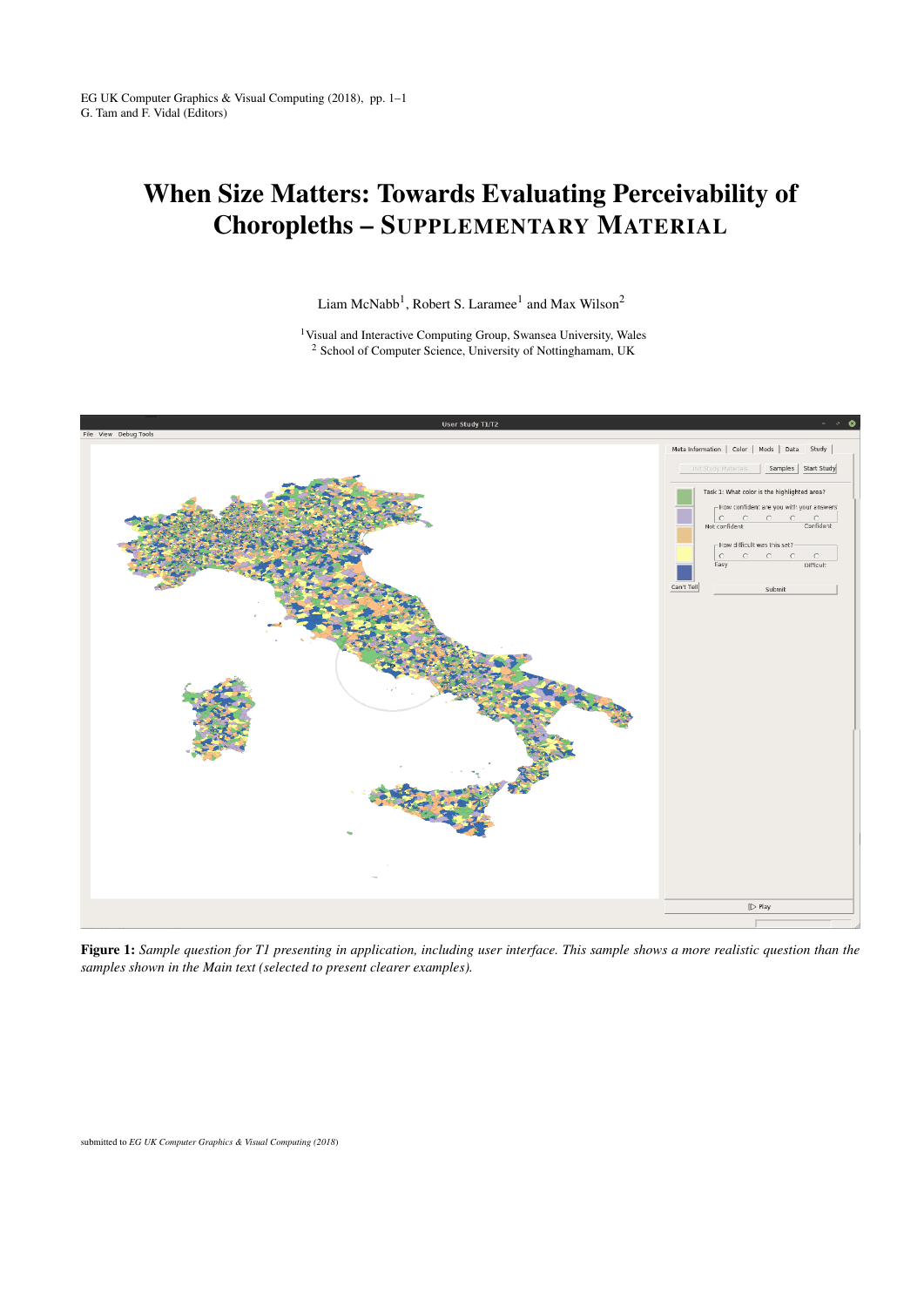2 *Liam McNabb, Robert S. Laramee & Max L. Wilson / When Size Matters: Towards Evaluating Perceivability of Choropleths –* SUPPLEMENTARY MATERIAL



Figure 2: *High Quality Scatter plot depicting the correlation between performance time (seconds) and area size (in pixels). Color is mapped to Answer Category (green for correct answer, red for in- correct answer, blue for 'couldn't tell'). Results for T1*

. submitted to *EG UK Computer Graphics & Visual Computing (2018*)